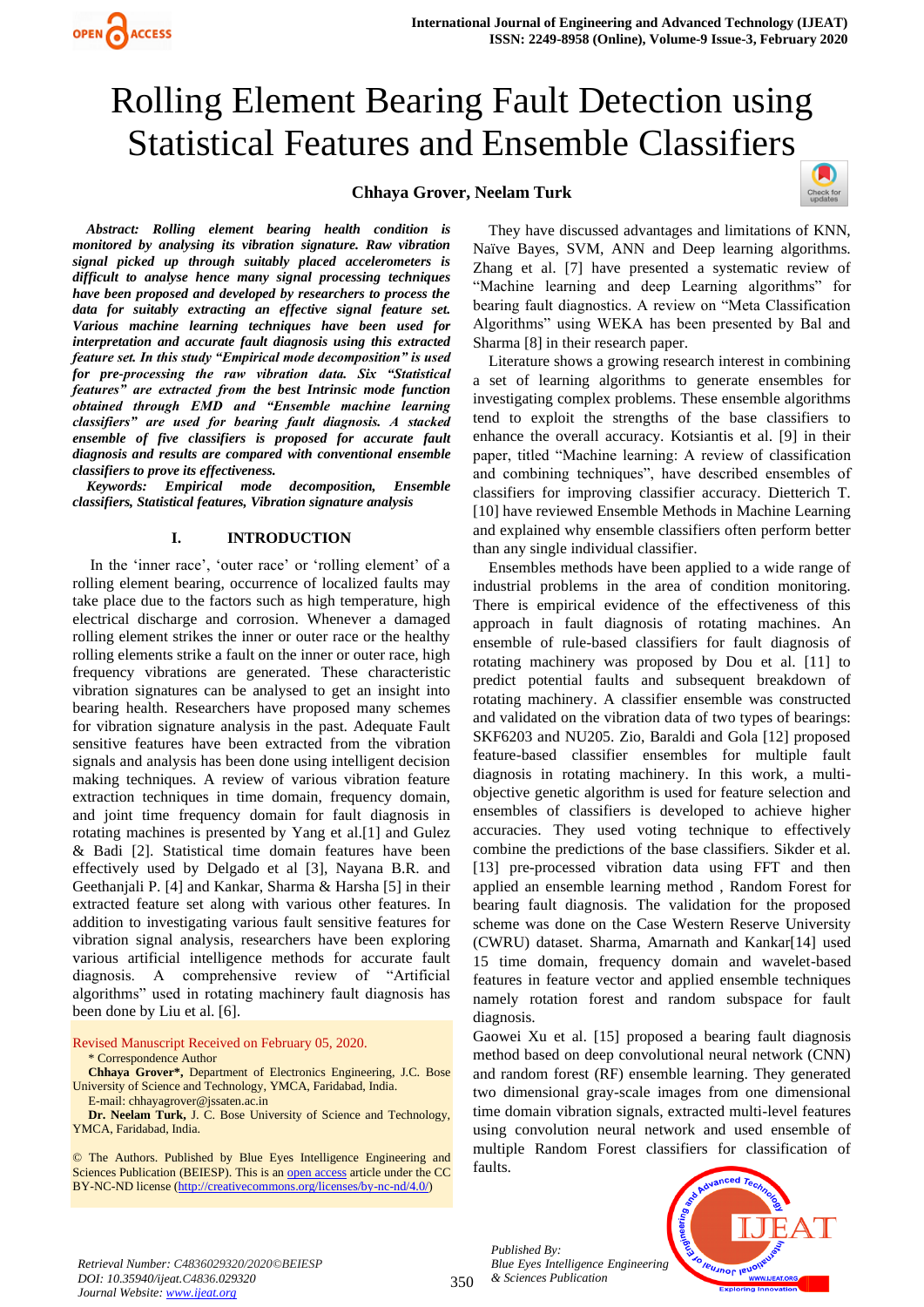Karimi and Jazayeri-Rad applied boosting methods to compare the fault diagnosis performances of single neural networks with two ensemble neural networks [16].

In this paper an Ensemble classification approach for rolling element bearing fault diagnosis is proposed using six simple and conventional statistical features. First, Empirical Mode Decomposition of the vibration signals is performed to obtain Intrinsic Mode Functions (IMFs). Second, six statistical parameters are extracted from representative IMFs. Third, proposed ensemble classifiers and conventional Ensemble classifiers are used to diagnose three types of conditions in rolling element bearings: normal (faultless), fault in inner race and fault in outer race and performance evaluation is done using 7 evaluation metrics.

The rest of the paper is arranged as follows: Section II provides a theoretical framework of EMD, six statistical Parameters used in this study and Ensemble classifiers. Section III deals with the methodology, section IV reports the obtained results and section V deals with conclusion and scope for future work.

#### **II. THEORITICAL FRAMEWORK**

#### **A. Overview of Empirical Mode Decomposition**

Empirical Mode Decomposition (EMD) was proposed by Huang et al. as a mathematical tool to analyse a nonstationary and non-linear signal by decomposing it into different Intrinsic Mode Functions (IMF)[17].

Steps of EMD Algorithm are listed below:

Step1: All of the local maxima and local minima points for the input vibration  $x(n)$  signal are calculated.

Step2: Upper envelope is derived by connecting all local maxima points using cubic spline function.

Step3: Lower envelope is derived by connecting all local minima points using cubic spline function.

Step4: Mean value of upper and lower envelopes is calculated.

Step5: Updated signal is derived by subtracting the mean calculated in above step i.e.  $x(n)_{new} = x(n)$  - mean,

and steps 1 to 5 are repeated on the updated signal until it fulfils the conditions to be considered as an IMF i.e. the maximum difference between the number of extrema and the number of zero crossings is 1 and the mean value of the both of the envelopes is zero.

Step6: Residue  $(r_m)$  is calculated by subtracting first IMF from  $x(n)$  i.e.  $r_m = x(n)$ -IMF<sub>1</sub>

Step7: Steps 1-6 are iterated on the residue to find all the IMFs of the vibration signal

The algorithm will terminate when the residue becomes a monotonic function. Thus, after Empirical mode decomposition, the vibration signal x(n) can be represented as a sum of "m" IMFs (IMF<sub>i</sub>, where i=1 to m) and residue  $(r_m)$ 

$$
x(n) = \sum_{i=1}^{m} IMF_i + r_m \quad (1)
$$

#### **B. Overview of Statistical Features**

Statistical techniques have been used for alarm purposes in industrial plants in case of failures. K. Tom prepared a detailed "Primer on Vibrational Ball Bearing Feature

Generation for Prognostics and Diagnostics Algorithms".[18] The report gives an overview of various techniques for feature generation for prognosis and diagnosis of bearing faults.

In this work following Histogram features (Histogram Upper Bound and Histogram Lower Bound) and Moments  $(1^{st}, 2^{nd}, 3^{rd}$  and  $4^{th}$ ) have been used as features for bearing fault diagnosis:

**Histogram:** A Histogram or a Discrete Probability Density Function provides a visualization profile for vibration data and can be used as a tool to characterize it. Vibration data from healthy bearing has Normal Gaussian distribution whereas there is proportional increase in the number of high levels of acceleration in the vibration data collected from a damaged or faulty bearing, This results in non-Gaussian PDF[18].

Histogram upper bound (HL) is defined as

$$
HU = (x(n)) + \frac{\Delta}{2}
$$
 (2)  
Historam lower bound (HL) is defined as

 $\frac{4}{2}$ 

$$
HL = \big(x(n)\big) -
$$

where 
$$
\Delta = (x(n)) - Min \left(\frac{x(n)}{N-1}\right)
$$

**Moments:** Four central statistical moments (i.e. moments calculated about the mean) have been used in the feature vector[18].

**1 st Statistical Moment (Mean)**: The first statistical moment is the average or mean value of a signal. This is the DC value of the signal. Mean of sampled vibration signal  $x(n) = [x(1), x(2), x(3) \dots \dots \dots x(N)]$  having N Samples is given as:

$$
\mu = \frac{1}{N} \sum_{n=1}^{N} x(n) \tag{4}
$$

**2 nd Statistical Moment (Variance):** Second statistical moment is the variance of the vibration signal i.e. Variance =  $\sigma^2$  where  $\sigma$  is the standard deviation of the discrete vibration signal  $x(n)$  given as:

$$
\sigma = \sqrt{\frac{1}{N-1} \sum_{n=1}^{N} [x(n) - \mu]^2}
$$
 (5)

**3 rd Statistical Moment (Skewness):** Third statistical moment is called skewness. It captures asymmetry in data distribution. It can be positive or negative i.e. data can be skewed left or right. Skewness of vibration data can change significantly in the presence of a fault in the bearing.

$$
SK = \frac{\sum_{n=1}^{N} [x(n) - \mu]^3}{(N-1)\sigma^3}
$$
 (6)

**4 Statistical Moment (Kurtosis):** Fourth statistical moment is called Kurtosis. It is a measure of the steepness of the data distribution, a negative kurtosis value indicates a flat distribution relative to a normal distribution. Changes in kurtosis due to faulty bearings can be used to identify types of faults.

$$
KU = \frac{\sum_{n=1}^{N} [x(n) - \mu]^4}{(N-1)\sigma^4}
$$
(7)  
Published By:  
Published By:  
Blue Eyes Intelligence Engineering

**WWW.IJEAT.ORC** 

*Retrieval Number: C4836029320/2020©BEIESP DOI: 10.35940/ijeat.C4836.029320 Journal Website[: www.ijeat.org](http://www.ijeat.org/)*

*Published By:*

*& Sciences Publication*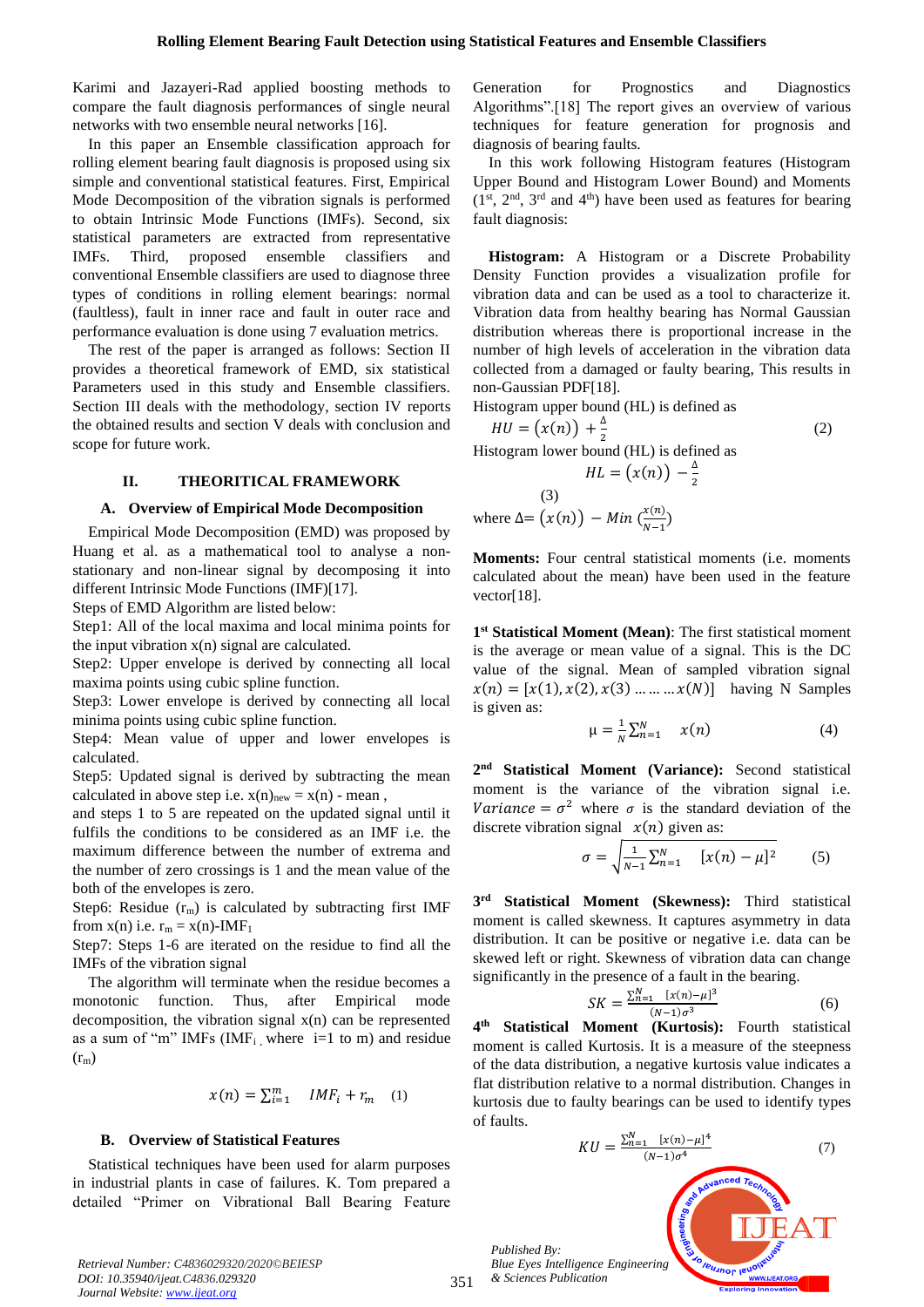# **C. Overview of Ensemble Classifiers**

As enormous amounts of vibration data are collected for bearing health monitoring, it becomes important to integrate different concepts for intelligent decision making for accurate fault diagnosis. There have been numerous studies in the past decade for combining machine learning classifiers into an ensemble. There are many ways by which base classifiers can be combined together to generate Ensemble Classifiers, which are proven to outperform any single classifier within the ensemble. Ensemble methods combine the predictions from multiple models and have emerged as a powerful machine learning technique for improving the accuracy and robustness of classification.

A detailed description of ensemble classifiers is given in the book titled "Combining Pattern Classifiers: Methods and Algorithms" by L.Kuncheva [19]

In this work, five ensemble machine learning algorithms are applied on the MFPT dataset which is described in detail in the next section. The five algorithms are:

- 1. **Bagging:** Bagging (Bootstrap Aggregation) is based on estimation of a statistical parameter like mean from numerous random samples of data. According to L. Breiman [20], from training data set, numerous random samples are drawn (and later replaced) to train multiple machine learning models. Prediction is made by each model and the results are averaged to reduce the variance of predictions.
- 2. **Random Forest:** It is an extension of bagging ensemble classifier given by L. Breiman [21]. Bagged decision trees have a shortcoming that greedy algorithm is used to select the best split point for building trees. Because of this, generated trees look quite similar and the variance of the predictions from different bags gets reduced, which ultimately effects the robustness of the predictions. Random Forest decreases the similarity between the bagged trees by disrupting the greedy algorithm during tree generation. This leads to the use of random subset of the input attributes to generate split points.
- 3. **Boosting:** Boosting ensemble method uses machine learning models in succession to boost the prediction outcomes by removing the errors in predicted outcomes by previous models.
	- a. AdaBoost: Y. Freund and Robert E. Schapire [22] discusses the use of decision tree models having a single decision point. The construction of first model is done by weighing each instance in the training dataset and continuously updating the weights based on the overall accuracy of the model. Next models are trained and added in succession. The process continues until no further improvements are possible.
	- b. LogiBoost: It performs classification using additive logistic regression scheme and can handle multiclass problems.
	- c. MultiBoost: It is a combination of AdaBoost and an improved version of bagging called wagging. MultiBoost uses base learning algorithm C4.5 to generate decision tree. It combines the high bias and variance reduction properties of AdaBoost with excellent variance reduction property of wagging.
- 4. **Voting:** Voting works by taking two or more submodels for making predictions. Finally, the predictions are combined based on some criteria e.g. by taking the average of the predictions. J. Kittler [23] and L. Kuncheva [19] have discussed Voting algorithm in detail.
- 5. **Stacking:** An extension to voting ensembles is stacking. In this ensemble method, multiple sub-models are selected and instead of taking the average of predictions, another supervisor model is trained to combine the predictions from the sub-models to give best outcome.

# **III. PROPOSED METHODOLOGY**

For validation of the proposed scheme and comparative evaluation of various ensemble classifiers, the dataset provided by the Machinery Failure Prevention Technology (MFPT) Society [24] has been used in this study. The MFPT data was acquired from a NICE bearing [25] having roller diameter of 5.97 mm, pitch diameter of 31.62 mm, contact angle of 00 and an input shaft rate of 25 Hz. A single radial accelerometer has been used to obtain the data. The acquired data is stored in a MATLAB® double-precision, binary format .mat file. In addition to acceleration data, the data files also include sampling rate, shaft rate and load. The dataset consists of data files collected from a bearing test rig and also from real machines. Data collected from test rig includes 3 files of healthy bearing under fixed load, 3 files with vibration signals from bearing having outer race faults under fixed load, 7 files with vibration signals from bearing having outer race faults under seven types of loads and 7 files with vibration signals from bearing having inner race faults under seven types of loads. Data related to following three conditions has been used for this study:

- 1. Baseline (No Fault): 3 baseline or healthy conditions with a sample rate of 97,656 Hz and 270 lbs of load recorded for 6 sec.
- 2. Fault in Outer Race: 7 outer race fault conditions with a sample rate of 48,828 Hz and various loads of 25, 50, 100, 150, 200, 250, 300 lbs recorded for 3 sec.
- 3. Fault in Inner Race: 7 inner race fault conditions with sample rate of 48,828 Hz. and various loads of 0, 50, 100, 150, 200, 250, 300 lbs recorded for 3 sec.

In order to match the sample rate of other fault sets, we down sampled the baseline data set to 48,828 Hz. The original vibration signals were split into pieces each having 2048 points.

**Table-I: Classes for the MFPT dataset.**

| Class  | <b>Bearing Condition</b> | No. of samples |
|--------|--------------------------|----------------|
| Normal | No fault                 | 430            |
|        | <b>Inner Race</b>        | 498            |
|        | <b>Outer Race</b>        | LQS.           |

A novel approach for rolling element bearing fault diagnosis is presented in this study utilizing- Empirical Mode decomposition, Statistical features and Stacked ensemble classifier.

*Published By: Blue Eyes Intelligence Engineering & Sciences Publication* 

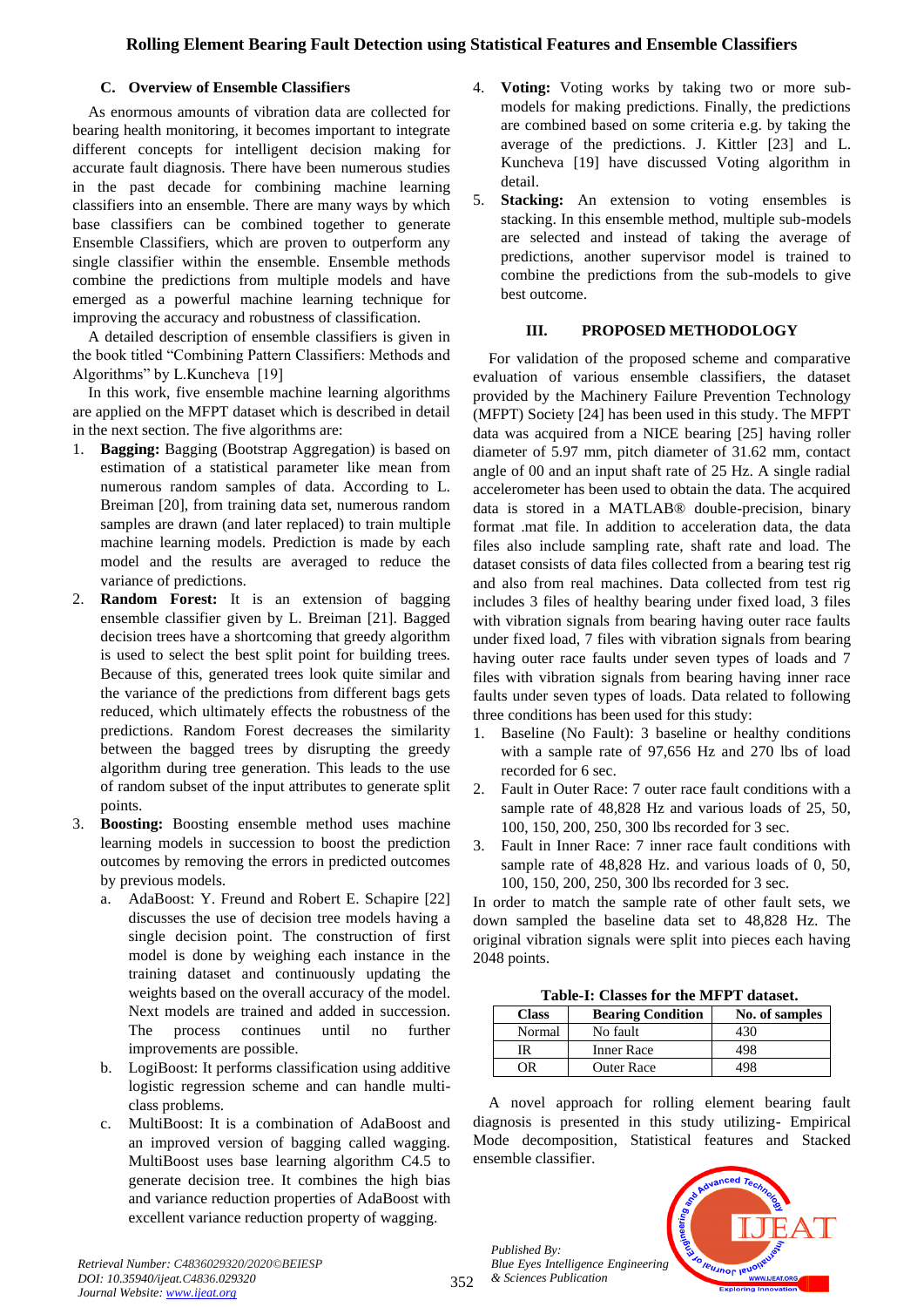The methodology of this approach can be explained in following steps:

- 1. Collecting the raw bearing vibration signals from MFPT repository.
- 2. Performing EMD on the vibration signals to generate Intrinsic mode functions.
- 3. Finding best IMF for each of the vibration signal based on correlation coefficient.
- 4. Calculating six statistical parameters (HL, HU,  $\mu$ , VAR, SK, KU) from best IMFs of vibration signal to generate feature vectors.
- 5. Divide the dataset into training and test data in 80%:20% ratio. Input feature vector from training data set to the ensemble classifier and train the model.
- 6. Input test dataset features to obtain rolling element fault classification results as normal (faultless), outer race fault and inner race fault.

The process steps of the proposed fault diagnosis scheme are shown in the form of a flow chart in Fig. 1.

Empirical Mode Decomposition, best IMF selection and Statistical parameter extraction are performed using MATLAB R2018a. The Ensemble classifiers used are: Bagging, Random Forest AdaBoost, Logiboost, Stacking and Voting. For experimentation, these classifiers have been trained and tested in Weka, a software containing java packages for machine learning algorithms. The MATLAB scripts and Weka models have been run on a system with Intel Core i5-7200U CPU @ 2.50 GHz and 8 GB RAM.

# **A. Data Pre-processing**

 Data samples of size 2048 points are extracted from the vibration signals obtained from MFPT data set, giving a total of 1423 samples consisting of 429 normal (healthy) and 994 (faulty). Out of 994 samples obtained through faulty bearing, 497 samples are with fault in inner race of bearing and 497 samples are with fault in outer race of bearing. The 1423 vibration signals are first individually decomposed into a set of IMFs (Intrinsic mode functions) by applying EMD algorithm. The best IMF i.e. the IMF having the highest correlation with the parent signal is referred as the representative signal. Only representative signals are considered for the remaining steps.

To increase the number of instances in our dataset in a wellbalanced manner, Synthetic Minority Oversampling Technique (SMOTE) developed by N. Chawla, Bowyer K.W. et al.[26] is used. This statistical technique increased the number of instances in our dataset in a balanced way by generating new instances from originally existing minority cases in the training dataset. The amount of SMOTE percentage taken is 25% and number of nearest neighbours is taken as 5. The algorithm took samples and its 5 nearest neighbours for each fault class, and combined features of the target case with features of its neighbours to generate new cases. After applying SMOTE a total of 1205 instances (407 IR, 392 OR and 406 Normal) are obtained from the original 1138 instances of training dataset.



**Fig. 1. Proposed Fault Diagnosis Scheme**

# **B. Feature Extraction**

 The six parameters are extracted from the representative signals using equations  $(2)$ ,  $(3)$ ,  $(4)$ ,  $(5)$ ,  $(6)$ and (7). These parameters are then used to create the feature vector. The obtained data matrix has 1424 rows and 7 columns. This data is then normalized by rescaling each attribute to a range of 0 to 1 using the equation (8) for every numeric attribute 'x'.

$$
x_{normalized} = \frac{x - x_{min}}{x_{max} - x_{min}} \tag{8}
$$

 The data is split into two parts in 80:20 ratio; training data- 80% and test data-20%.

# **C. Fault Classification and Performance Evaluation**

 The training data is fed to Weka's package for Meta classifiers. In bagging, REPTree - a standard decision tree, is configured as the model being bagged. REPTree builds a decision tree using either information gain or variance and prunes it by reduced-error pruning. The size of each bag is taken the same as that of the training dataset, to generate a new sample of different composition. A total of 100 iterations are performed on the dataset. Keeping all these parameters same for Random Forest classifier, the model is trained on the training data set. In all of three boosting models (AdaBoost, Logiboost and Multiboost) weak learner is chosen as REPTree algorithm and 10 numbers of iterations are performed.

*Retrieval Number: C4836029320/2020©BEIESP DOI: 10.35940/ijeat.C4836.029320 Journal Website[: www.ijeat.org](http://www.ijeat.org/)*

353 *Published By: Blue Eyes Intelligence Engineering & Sciences Publication* 

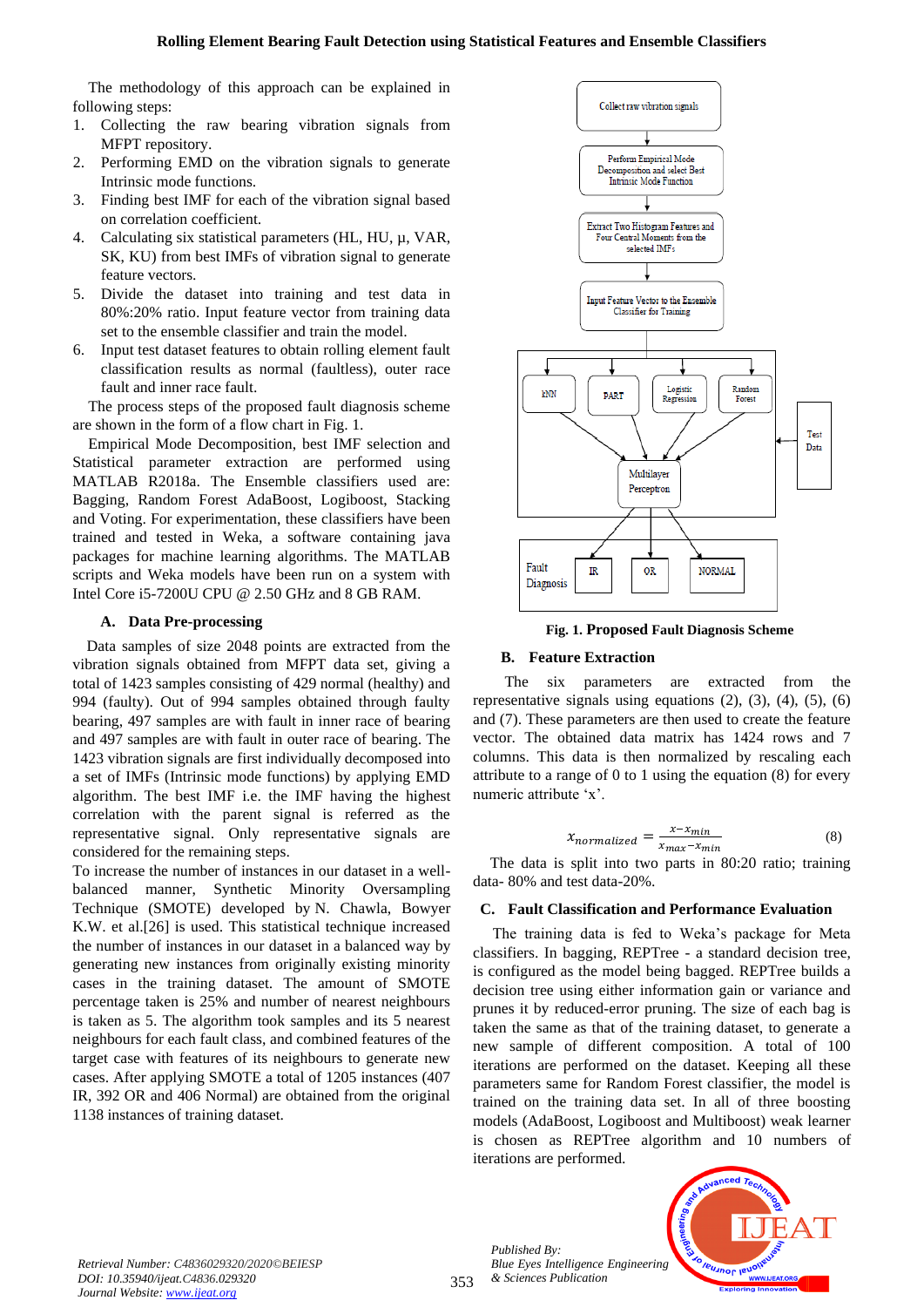In Voting ensemble, four classification sub-models that can make uncorrelated predictions are selected. The selected sub-models are KNN, PART, Logistic Regression and Random Forest. For combining the predictions of the sub models the parameter chosen is average of probabilities. In the proposed stacked ensemble classifier, four sub models are chosen; one lazy classifier-KNN, one rule based classifier-PART, one function classifier -Logistic Regression and Random Forest which is a tree based classifier. The supervisor model taken is Multilayer Perceptron which is trained to combine the predictions from the sub model in the best possible way. It uses backpropagation to classify instances.

 The classification accuracy on Training dataset is estimated by stratified 10-fold cross validation. In every trial, a classifier is trained on any 9 folds and validated on the remaining fold. For each classifier, Training and Testing accuracy & time required to build classifier model are recorded in Table-II. Five additional evaluation metrics (MAE, MCC, F1-Score, Entropy, AUROC) are calculated on Test dataset and are recorded in Table-III. The mathematical expressions of these metrics are listed as below:

**Accuracy:** It is defined as the ratio of correctly classified instances (i.e. sum of True positive and True negative instances) to the total number of instances.

$$
Accuracy = \frac{TP + TN}{TP + TN + FP + FN}
$$
 (9)

where, TP-True positive, FP-False positive, FN-False negative and TN-True negative

**Mean Absolute Error (MAE):** Sum of absolute errors for all instances divided by the number of instances is called mean absolute error.

$$
MAE = \frac{1}{N} \sum_{i} \qquad |\hat{x}_i - x_i| \tag{10}
$$

where  $\hat{x}_i$ : predicted label,  $x_i$ : true label, N: number of instances.

**Matthews Correlation Coefficient (MCC):** It is a correlation coefficient that indicates the correlation between predicted class and actual class. It can be calculated mathematically using TP, FP, TN and FN values as:

$$
MCC = \frac{TP * TN - FP * FN}{\sqrt{(TP + FP)(TN + FN)(TN + FP)(TP + FN)}}
$$
(11)

**F1 Score:** It is calculated by taking the harmonic mean of the precision and recall. Given a threshold value the F1 score provides a measure for goodness of classifier.

$$
F1 = 2 * \frac{Precision * Recall}{Precision + Recall}
$$
 (12)

**Mean Scheme Entropy:** This is the entropy per instance for the classification scheme. The cross-entropy for the classification model across the entire training dataset is required to be minimized. So this is calculated by calculating the average cross-entropy across all training examples. Cross-entropy for classification of multi class problem can be calculated as:

$$
-\sum_{l=1}^{C} y_{o,l} log(p_{o,l})
$$
 (13)  
Where C: number of classes, 1: class label, o: observation  
and p: predicted probability for observation o of class 1 and  
y: binary indicator

**Area under the ROC curve (AUROC):** This metric calculates the area under the ROC curve, which is a graph plotted between sensitivity and (1-specificity) of a classifier.

**Time taken to build Model:** This is the time elapsed to train the classifier model.

 A bar plot showing the accuracy values for the training and test data is shown in Fig. 3. Bar charts for all other metrics are shown in Fig. 4.

#### **IV. RESULT AND DISCUSSION**

The statistical significance of ensemble classifiers is validated by training and test data. Seven metrics are used to compare the efficacy of the models. These metric values are recorded in Table-II and Table-III.

From Table-II and Fig.2., it is observed that the performance of proposed stacked ensemble classifier is the best with respect to accuracy although the time taken for building this ensemble classifier model is highest. The 10-fold cross validation accuracy obtained with training dataset is 95.1867 % while accuracy obtained with test dataset is 92.6316 %. Although with reference to MAE, Multiboost gives better performance but its accuracy is very low as compared to proposed classifier.

It is also inferred that proposed ensemble classifier performs decently well in this metric too. It outperforms other ensembles in MCC with the highest value of 0.927. As MCC value of 1 indicates a perfect classifier, it can be said that proposed classifier is performing very well.

 Moreover, as F1-score value of 1 indicates perfect precision and recall and our proposed model gives an F1 score of 0.923, it is verified that our model is a good model that correctly distinguishes between three bearing fault classes.

Another metric that has been used for evaluation of the performance of proposed classifier is the area under the Receiver Operating Characteristics(ROC) curve, or AUROC. AUROC is a good indicator of model's performance and captures both sensitivity and specificity. In addition to that AUROC score considers the rank of each prediction instead of its absolute value, hence it is independent of the threshold set for classification. This metric value for the proposed classifier is 0.978, highest amongst all classifiers. The proposed classifier also shows remarkable improvement in mean entropy.

The pictorial representation of performance evaluation of all classifiers is shown in the form of bar charts in Fig. 3 and 4. The good performance of proposed stack ensemble on the test set can also be seen from the confusion matrix plotted in Fig.5. and metric values by individual class reported in Table -IV.

*Published By: Blue Eyes Intelligence Engineering & Sciences Publication* 

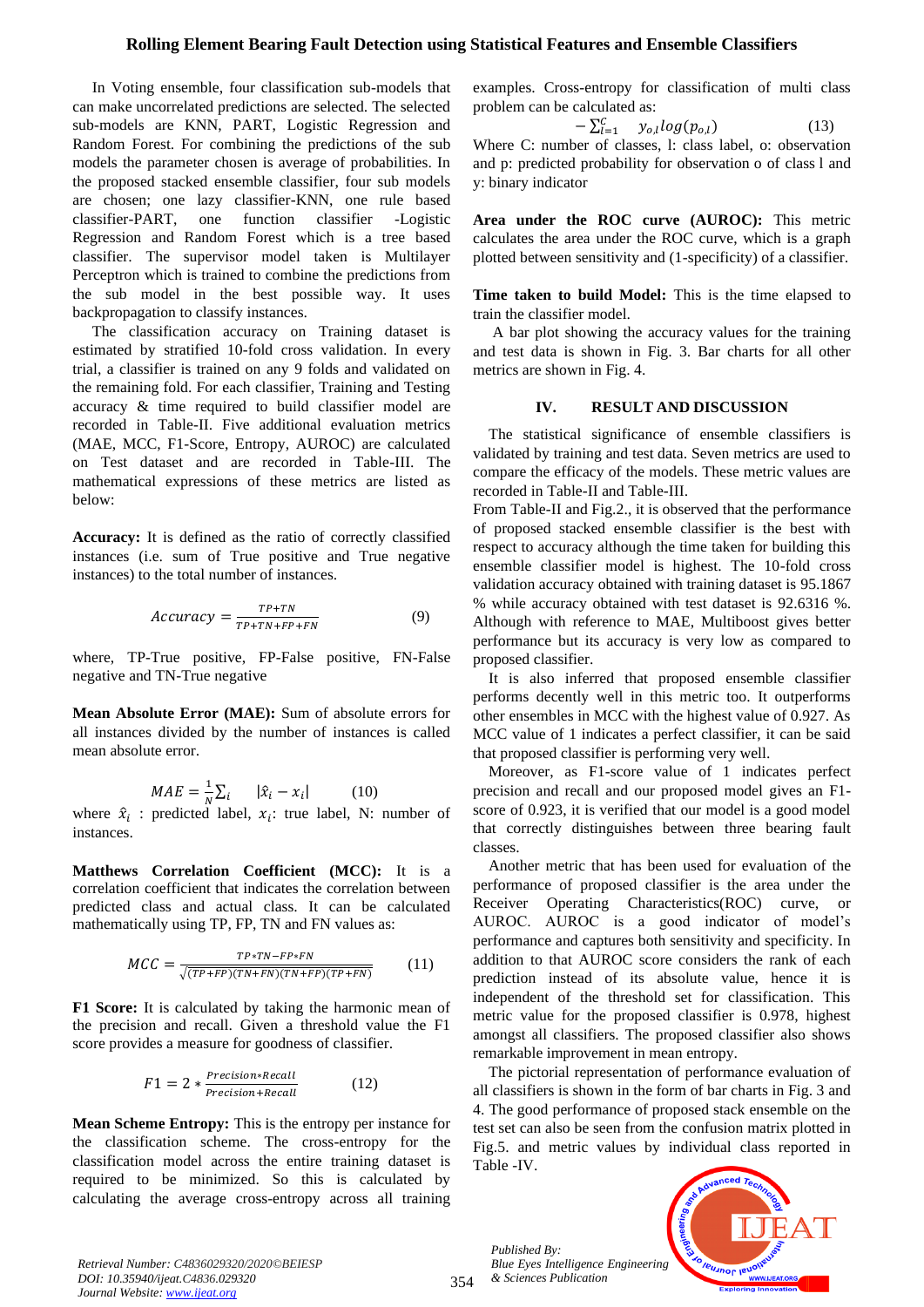| <b>Classifier</b>                | Accuracy        | Time taken     |                    |
|----------------------------------|-----------------|----------------|--------------------|
|                                  | <b>Training</b> | <b>Testing</b> | for model building |
| <b>Random Forest</b>             | 94.9378 %       | 91.5789 %      | $0.15$ seconds     |
| <b>Bagging</b>                   | 94.9378 %       | 91.9298 %      | $0.13$ seconds     |
| <b>AdaBoost</b>                  | 93.7759 %       | 90.8772 %      | $0.06$ seconds     |
| Logiboost                        | 94.1909 %       | 90.5263 %      | $0.57$ seconds     |
| <b>Multiboost</b>                | 94.2739 %       | 91.5789 %      | $0.05$ seconds     |
| <b>Voting</b>                    | 94.8548 %       | 92.2807 %      | $0.26$ seconds     |
| <b>Proposed Stacked Ensemble</b> | 95.1867 %       | 92.6316 %      | 4.20 seconds       |





**Fig.2. Comparison of Training and Testing Accuracies of classifiers**



**Fig.3. Comparison of Five Metric Values of classifiers**



| <b>Classifier</b>                 | <b>MAE</b> | <b>MCC</b> | <b>F1 Score</b> | <b>Mean Entropy</b> | <b>AUROC</b> |
|-----------------------------------|------------|------------|-----------------|---------------------|--------------|
| <b>Random Forest</b>              | 0.0704     | 0.874      | 0.916           | 1.53                | 0.974        |
| <b>Bagging</b>                    | 0.0738     | 0.879      | 0.920           | 0.23                | 0.968        |
| <b>AdaBoost</b>                   | 0.0645     | 0.862      | 0.909           | 0.42                | 0.955        |
| Logiboost                         | 0.0817     | 0.858      | 0.906           | 0.27                | 0.965        |
| <b>Multiboost</b>                 | 0.0557     | 0.874      | 0.916           | 0.84                | 0.963        |
| <b>Voting</b>                     | 0.0737     | 0.884      | 0.916           | 0.22                | 0.978        |
| <b>Proposed</b><br><b>Stacked</b> | 0.0656     | 0.927      | 0.923           | 0.25                | 0.978        |
| <b>Ensemble</b>                   |            |            |                 |                     |              |

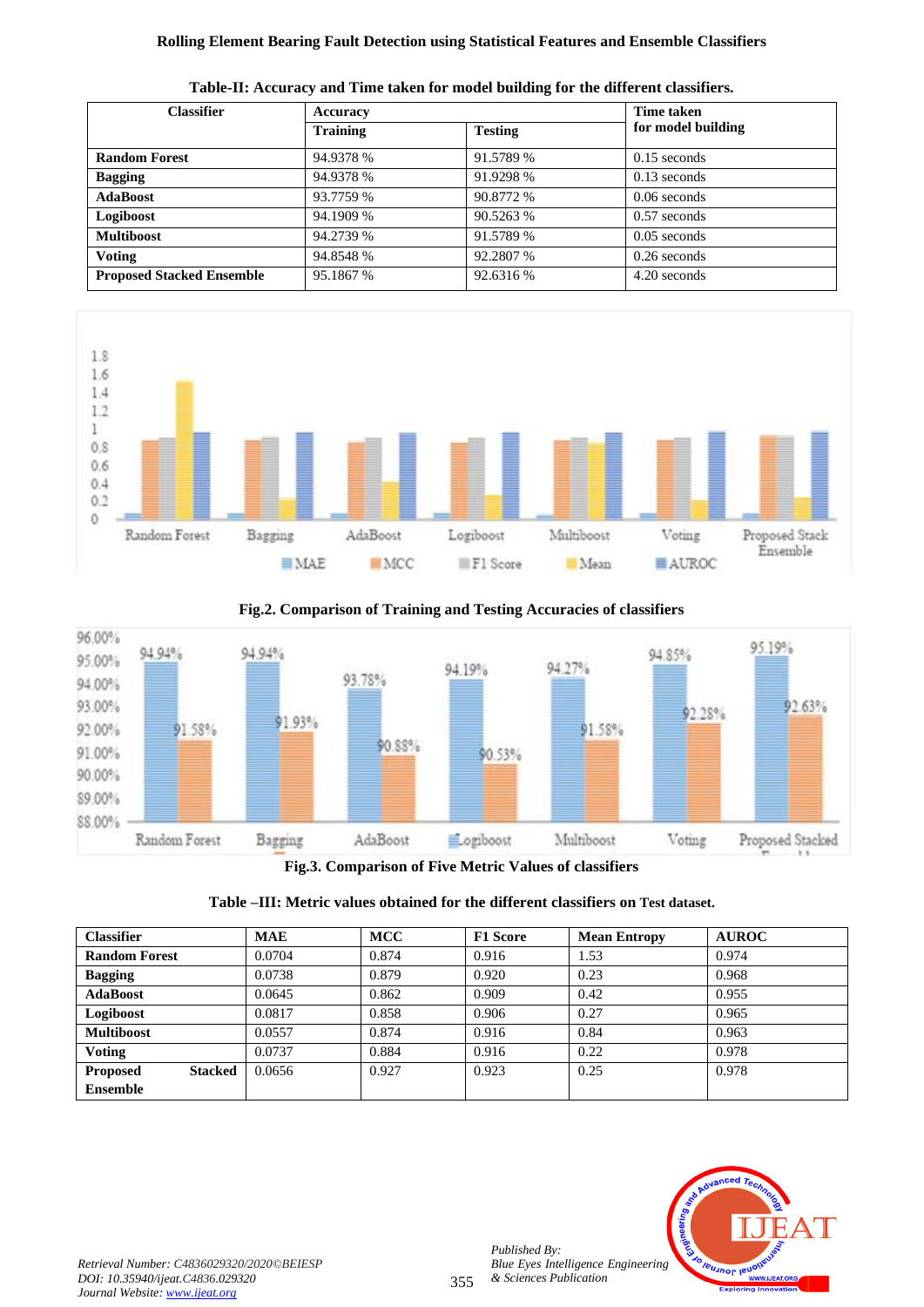

# (a)





# **Rolling Element Bearing Fault Detection using Statistical Features and Ensemble Classifiers**





**(e)**



# **Fig.4. Bar Charts for (a) MAE (b) Accuracy (c) AUROC (d) MCC (e) Mean entropy and (f) F1-Score for different classifiers**

356

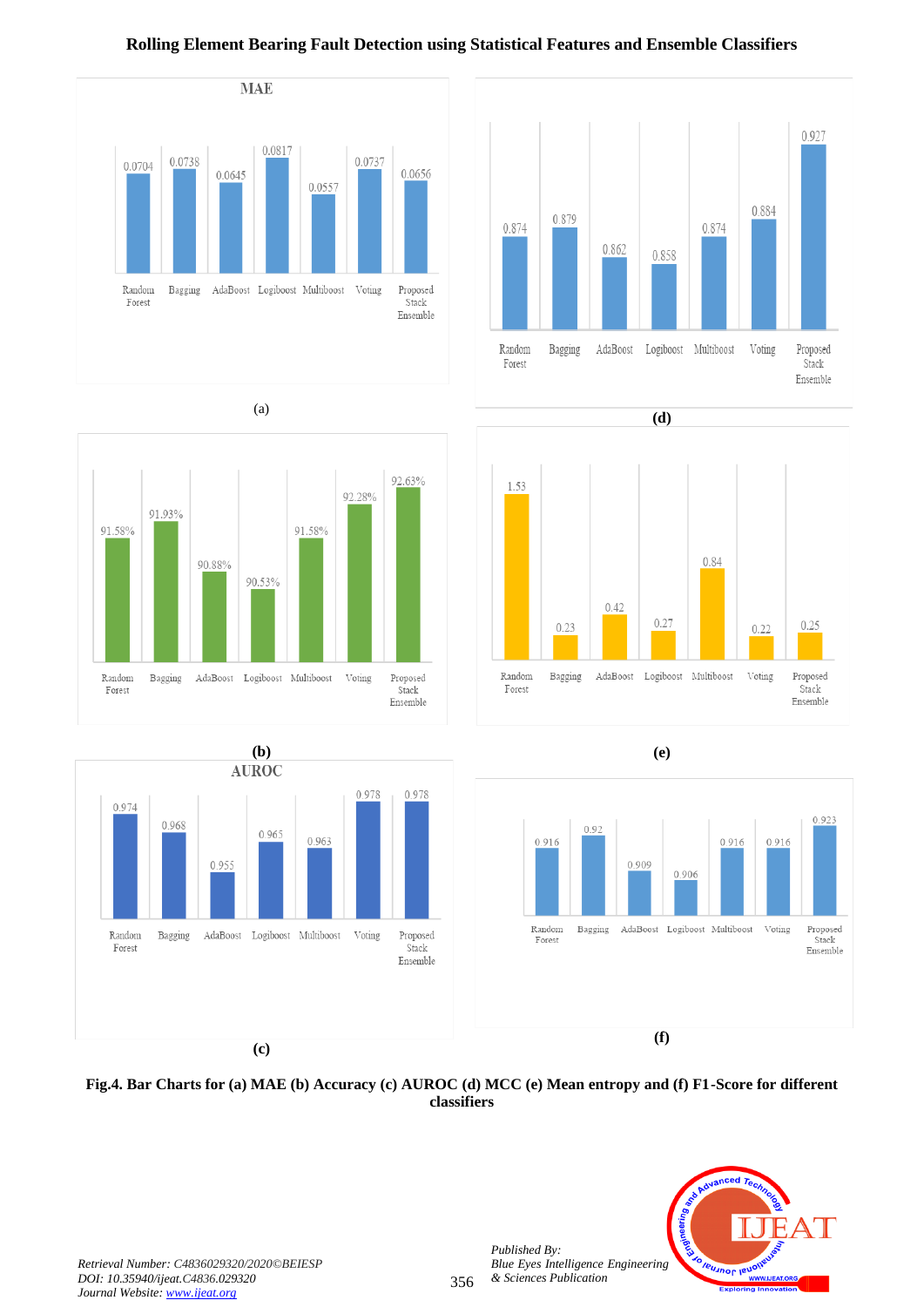| <b>Class</b><br>Metri<br><b>cs</b><br><b>Nor</b> | F1-<br>Sco<br>re<br>0.97 | MC<br>$\mathbf C$ | <b>AUR</b><br>OC. | <b>Precisi</b><br>on | Rec<br>all<br>0.94 | True<br>Positi<br>ve<br>Rate | <b>False</b><br>Positi<br>ve<br>Rate |
|--------------------------------------------------|--------------------------|-------------------|-------------------|----------------------|--------------------|------------------------------|--------------------------------------|
| mal                                              |                          | 0.96              | 0.995             |                      | 4                  | 0.944                        | $\Omega$                             |
| <b>Inner</b>                                     | 0.91                     | 0.87              |                   |                      | 0.93               |                              |                                      |
| Race                                             | 3                        | 2                 | 0.965             | 0.894                | 3                  | 0.933                        | 0.051                                |
| Oute                                             |                          |                   |                   |                      |                    |                              |                                      |
| r                                                |                          | 0.84              |                   |                      | 0.90               |                              |                                      |
| Race                                             | 0.9                      | 2                 | 0.962             | 0.896                | 5                  | 0.905                        | 0.061                                |

**Table-IV: Metric values by class for proposed ensemble classifier**

# **Predicted Fault Class**



# **Fig. 5. Confusion Matrix for the proposed Stacked Ensemble Classifier**

#### **V. CONCLUSION AND FUTURE SCOPE**

 Statistical parameters extracted from time domain vibration signals can serve as adequate fault sensitive features for vibration signature analysis. These features can be used with machine learning classifiers for efficient diagnosis of bearing faults. The aim of this paper is to explore the application of stacked ensemble classifiers in vibration signature analysis of rolling element bearings. A stacked ensemble of five classifiers is proposed for accurate fault diagnosis and results are compared with conventional ensemble classifiers to prove its effectiveness and robustness.

In this study two histogram parameters and four statistical moments are used in the feature vector. The features extracted from training dataset are used to train a stacked ensemble of K-nearest neighbour, Logistic regression, PART and Random Forest classifiers along with Multilayer Perceptron as learning classifier. The performance of proposed ensemble classifier using stacking is compared with regular ensemble classifiers on the basis of seven evaluation metrics. It is observed that proposed ensemble classifier outweighs the other classifiers, producing an MCC value of 0.927 and an F1-score of 0.923 which are much better than those of other classifiers.

This work can be extended in future in two areas. First, new fault sensitive features can be added to these six features and their comparative effectiveness can be studied to obtain a more optimal subset of features by dimensionality reduction. Second, other state-of-the-art stacked ensemble classifiers can be developed to increase

the classification accuracy for bearing faults. The optimization of results in these two areas

will help in developing a more reliable and accurate bearing fault diagnosis scheme.

# **REFERENCES**

- 1. H. Yang, J. Mathew, and L. Ma, "Vibration Feature Extraction Techniques for Fault Diagnosis of Rotating Machinery -A Literature Survey," Asia Pacific Vib. Conf. Aust., no. November, pp. 1–7, 2003.
- 2. S. N. Engin, K. Gulez, and M. N. M. Badi, "Advanced signal processing techniques for fault diagnostics - a review," Mathematical and Computational Applications, vol. 4, no. 1. pp. 121–136, 1999.
- 3. M. Delgado et al., "Bearing Faults Detection by a Novel Condition Monitoring Scheme based on Statistical-Time Features and Neural Networks," IEEE, no. c, 2011.
- 4. B. R. Nayana and P. Geethanjali, "Identification of Bearing Faults Using Statistical Time Domain Features and Fused Time-Domain Descriptor Features," 2018.
- 5. P. K. Kankar, S. C. Sharma, and S. P. Harsha, "Fault diagnosis of ball bearings using machine learning methods," Expert Syst. Appl., vol. 38, no. 3, pp. 1876–1886, 2011.
- 6. R. Liu, B. Yang, E. Zio, and X. Chen, "Artificial intelligence for fault diagnosis of rotating machinery : A review," Mech. Syst. Signal Process., vol. 108, pp. 33–47, Aug. 2018.
- 7. S. S. Zhang, S. S. Zhang, B. Wang, and T. G. Habetler, "Machine Learning and Deep Learning Algorithms for Bearing Fault Diagnostics - A Review," Proc. 2019 IEEE 12th Int. Symp. Diagnostics Electr. Mach. Power Electron. Drives, SDEMPED 2019, pp. 257–263, 2019.
- 8. R. Bal and S. Sharma, "Review on Meta Classification Algorithms using WEKA," Int. J. Comput. Trends Technol., vol. 35, no. 1, pp. 38–47, 2016.
- 9. S. B. Kotsiantis, I. D. Zaharakis, and P. E. Pintelas, "Machine learning: A review of classification and combining techniques," Artif. Intell. Rev., vol. 26, no. 3, pp. 159–190, 2006.
- 10. T. G. Dietterich, "Ensemble methods in machine learning," Lect. Notes Comput. Sci. (including Subser. Lect. Notes Artif. Intell. ), vol. 1857 LNCS, pp. 1–15, 2000.
- 11. D. Dou, J. Jiang, Y. Wang, and Y. Zhang, "A rule-based classifier ensemble for fault diagnosis of rotating machinery," J. Mech. Sci. Technol., vol. 32, no. 6, pp. 2509–2515, 2018.
- 12. E. Zio, P. Baraldi, and G. Gola, "Feature-based classifier ensembles for diagnosing multiple faults in rotating machinery," Appl. Soft Comput. J., vol. 8, no. 4, pp. 1365–1380, 2008.
- 13. N. Sikder, K. Bhakta, A. Al Nahid, and M. M. M. Islam, "Fault diagnosis of motor bearing using ensemble learning algorithm with FFT-based preprocessing," 1st Int. Conf. Robot. Electr. Signal Process. Tech. ICREST 2019, no. July, pp. 564–569, 2019.
- 14. A. Sharma, M. Amarnath, and P. K. Kankar, "Novel ensemble techniques for classification of rolling element bearing faults," J. Brazilian Soc. Mech. Sci. Eng., vol. 39, no. 3, pp. 709–724, 2017.
- 15. G. Xu, M. Liu, Z. Jiang, D. Söffker, and W. Shen, "Bearing fault diagnosis method based on deep convolutional neural network and random forest ensemble learning," Sensors (Switzerland), vol. 19, no. 5, 2019.
- 16. P. Karimi and H. Jazayeri-Rad, "Comparing the Fault Diagnosis Performances of Single Neural Networks and Two Ensemble Neural Networks Based on the Boosting Methods," J. Autom. Control, vol. 2, no. 1, pp. 21–32, 2014.
- 17. N. E. Huang et al., "The empirical mode decomposition and the Hilbert spectrum for nonlinear and non-stationary time series analysis," Proc. R. Soc., vol. 454, no. 1971, pp. 903–995, Mar. 1998.
- 18. K. F. Tom, "A Primer on Vibrational Ball Bearing Feature Generation for Prognostics and Diagnostics Algorithms," Army Res. Lab, no. March, 2015.
- 19. L. I. Kuncheva and E. Alpaydin, Combining Pattern Classifiers: Methods and Algorithms, vol. 18, no. 3. 2007.
- 20. L. Breiman, "Bagging Predictors," Mach. Learn. 24, 123-140, vol. 24, no. 421, pp. 123–140, 1996.
- 21. L. Breiman, "Random forests," Mach. Learn. 45(1)5-32., pp. 1–122, 2001.
- 22. Y. Freund and R. E. Schapire, "Experiments with a New Boosting Algorithm," Proc. 13th Int. Conf. Mach. Learn., pp. 148–156, 1996.

*Published By: Blue Eyes Intelligence Engineering & Sciences Publication* 



*Retrieval Number: C4836029320/2020©BEIESP DOI: 10.35940/ijeat.C4836.029320 Journal Website[: www.ijeat.org](http://www.ijeat.org/)*